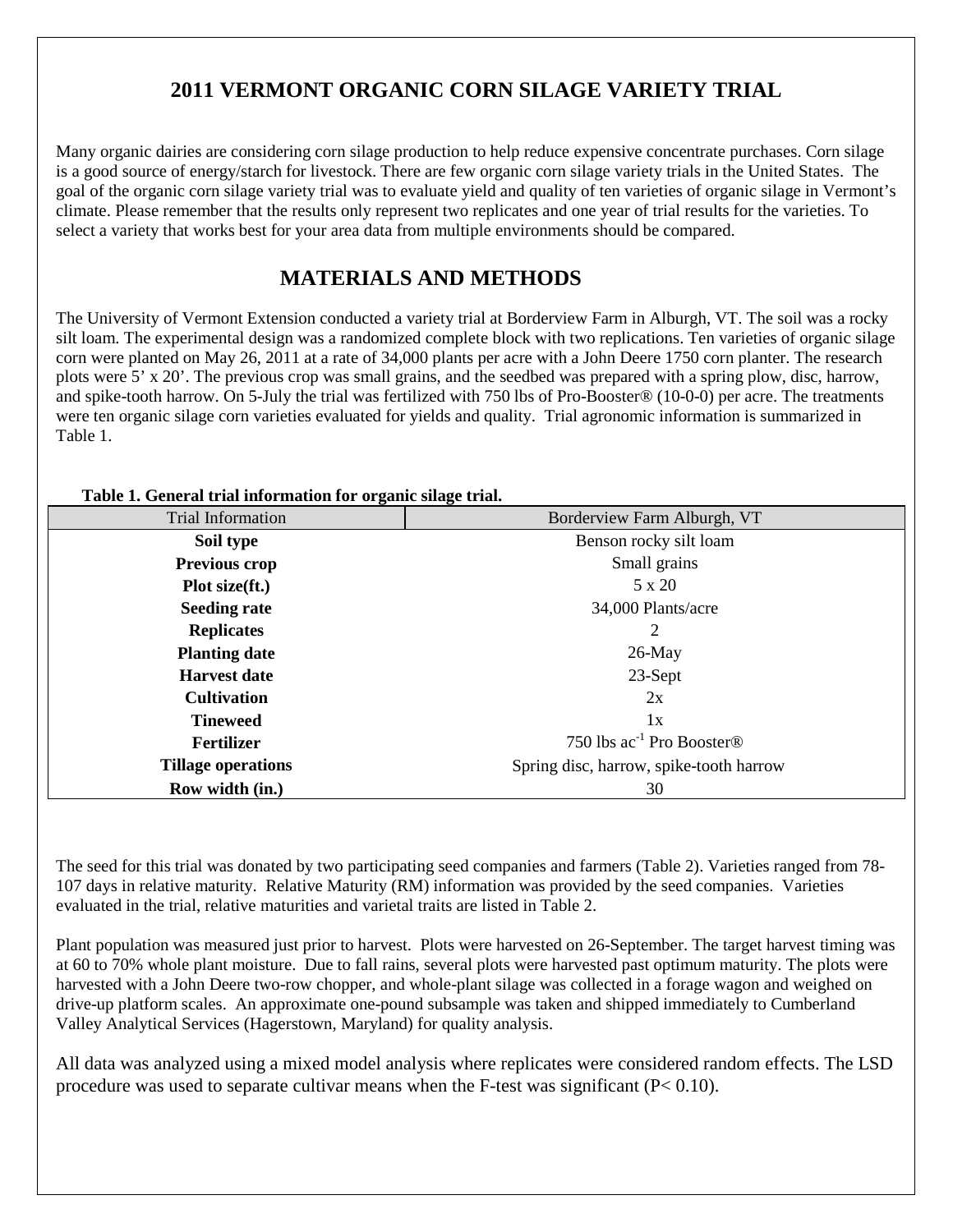| Company                                    | Variety       | Relative maturity | Description     |
|--------------------------------------------|---------------|-------------------|-----------------|
| Albert Lea Co, Viking Corn, MN             | 23-86N        | 86                | Hybrid          |
| Albert Lea Co, Viking Corn, MN             | 80-92         | 92                | Hybrid          |
| Albert Lea Co, Viking Corn, MN             | 99-90         | 90                | Hybrid          |
| American Organic Seed & Grain, IL          | <b>B916</b>   | 86                | Hybrid          |
| American Organic Seed & Grain, IL          | <b>VPD749</b> | 107               | Hybrid          |
| Blue River Hybrid, IA                      | 08N01         | 78                | Hybrid          |
| Blue River Hybrid, IA                      | 19K19         | 84                | Hybrid          |
| Blue River Hybrid, IA                      | 26A17         | 88                | Hybrid          |
| Butter works Farm, VT                      | Early Riser   | 80                | Open pollinated |
| De Dell Seeds Incorporated London, Ontario | DL1445        | 93                | Hybrid          |

**Table 2. Organic corn silage varieties in Alburgh, VT.**

Silage quality was analyzed using wet chemistry techniques at the Cumberland Valley Forage Laboratory in Maryland. Plot samples were dried, ground and analyzed for crude protein (CP),acid detergent fiber (ADF), neutral detergent fiber (NDF), 30h digestible NDF (dNDF), starch, and net energy lactation(Nel). Mixtures of true proteins, composed of amino acids and non-protein nitrogen, make up the CP content of forages. The CP content of forages is determined by measuring the amount of N and multiplying by 6.25. The bulky characteristics of forage come from fiber. Forage feeding values are negatively associated with fiber since the less digestible portions of plants are contained in the fiber fraction. The detergent fiber analysis system separates forages into two parts: cell contents, which include sugars, starches, proteins, non-protein nitrogen, fats and other highly digestible compounds; and the less digestible components found in the fiber fraction. The total fiber content of forage is contained in the NDF. Chemically, this fraction includes cellulose, hemicellulose, and lignin. Because of these chemical components and their association with the bulkiness of feeds, NDF is closely related to feed intake and rumen fill in cows. Recently, forage testing laboratories have begun to evaluate forages for NDF digestibility. Evaluation of forages and other feedstuffs for NDF digestibility is being conducted to aid prediction of feed energy content and animal performance. Research has demonstrated that lactating dairy cows will eat more dry matter and produce more milk when fed forages with optimum NDF digestibility. Forages with increased NDF digestibility will result in higher energy values, and perhaps more importantly, increased forage intakes. Forage NDF digestibility can range from 20 – 80%.

The silage performance indices of milk per acre and milk per ton were calculated using a model derived from the spreadsheet entitled, "MILK2007" developed by researchers at the University of Wisconsin. Milk per ton measures the pounds of milk that could be produced from a ton of silage. This value is generated by approximating a balanced ration meeting animal energy, protein, and fiber needs based on silage quality. The value is based on a standard cow weight and level of milk production. Milk per acre is calculated by multiplying the milk per ton value by silage dry matter yield. Therefore milk per ton is an overall indicator of forage quality and milk per acre an indicator of forage yield and quality. Milk per ton and milk per acre calculations provide relative rankings of forage samples, but should not be considered as predictive of actual milk responses in specific situations for the following reasons:

- 1) Equations and calculations are simplified to reduce inputs for ease of use,
- 2) Farm-to-farm differences exist,
- 3) Genetic, dietary, and environmental differences affecting feed utilization are not considered.

Variations in yield and quality can occur because of variations in genetics, soil, weather, and other growing conditions. Statistical analysis makes it possible to determine whether a difference among varieties is real or whether it might have occurred due to other variations in the field. At the bottom of each table a LSD value is presented for each variable (i.e. yield). Least Significant Differences (LSD's) at the 10% level of probability are shown. Where the difference between two varieties within a column is equal to or greater than the LSD value at the bottom of the column, you can be sure in 9 out of 10 chances that there is a real difference between the two varieties. Varieties that were not significantly lower in performance than the top-performer in a particular column (listed in bold) are indicated with an asterisk.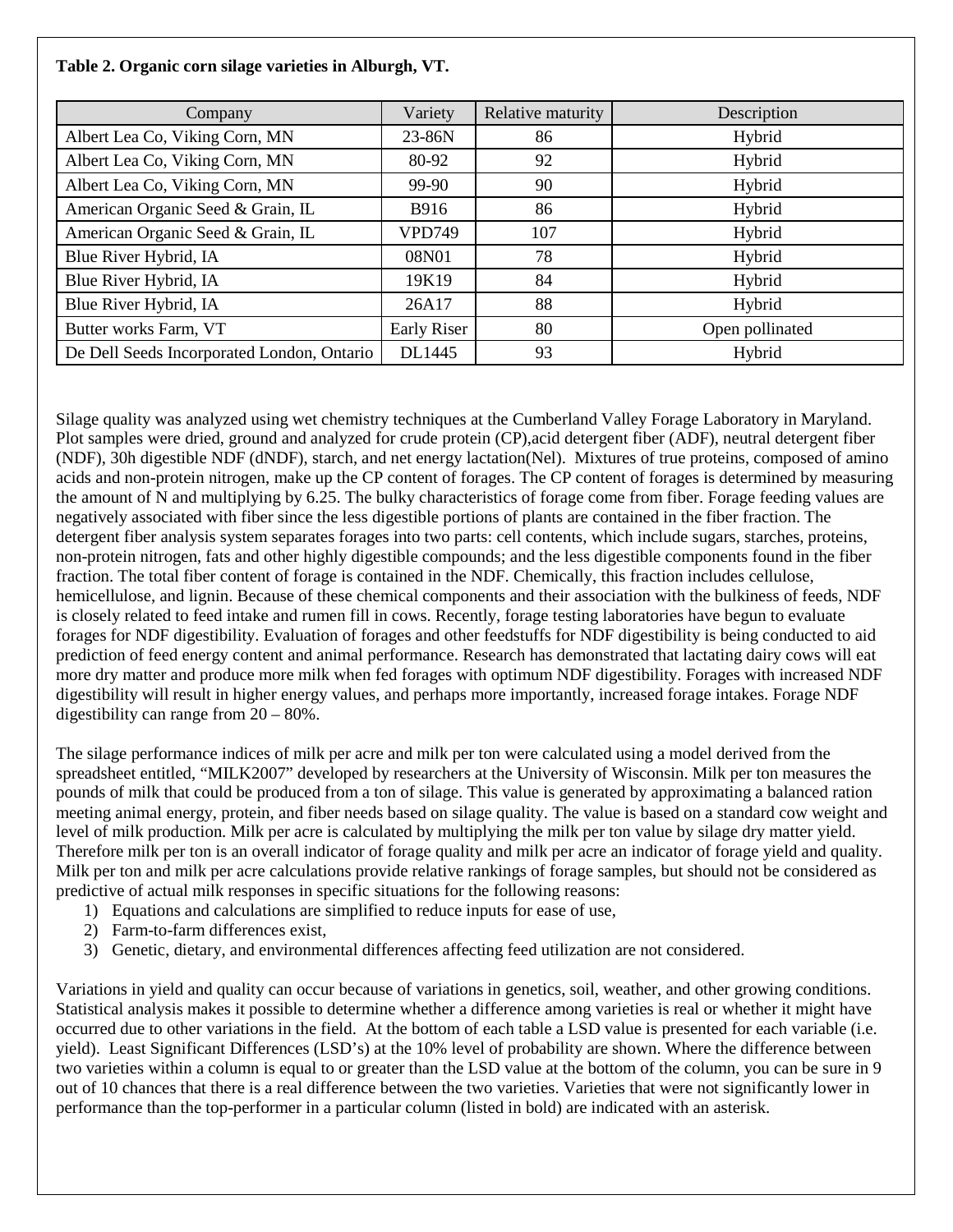In the example at right, A is significantly different from C but not from B. The difference between A and B is equal to 1.5, which is less than the LSD value of 2.0. This means that these varieties did not differ in yield. The difference between A and C is equal to 3.0, which is greater than the LSD value of 2.0. This means that the yields of these varieties were significantly different from one another. **Variety Yield**

In the example at right, variety A is significantly different from variety C but not from variety B. The difference between A and B is equal to 1.5, which is less than LSD value of 2.0. This means that these two varieties did not differ in yield. The difference between A and C is equal to 3.0, which is greater than the LSD value of 2.0. This means that the yields of these two varieties were significantly different from one another.

| Variety | Yield  |
|---------|--------|
| A       | 6.0    |
| B       | $7.5*$ |
|         | 9.0*   |
| LSD     | 2.0    |

### **RESULTS**

The 2011 weather data is presented in Table 3. This season included an unusually wet spring, dry midsummer, and wet fall. Many growers postponed spring planting because of high rainfall and saturated soil conditions. Overall, the growing season was warmer than normal, but there were 13.7 inches of precipitation above the 30 year average. The accumulated Growing Degree Days (GDDs) for the season were 2790 and was 398 more GDDs than the 30-year average. GDDs were reported for corn based on 50° to 86°F temperatures.

#### **Table 3. Temperature, precipitation, and Growth Degree Day's summary – Alburgh, VT.**

| South Hero, VT (Alburgh)          | May    | June | July    | August  | September |
|-----------------------------------|--------|------|---------|---------|-----------|
| Average temperature $(^{\circ}F)$ | 58.7   | 67.1 | 74.4    | 70.4    | 63.8      |
| Departure from normal             | 2.1    | 1.3  | 3.3     | 1.6     | 5.8       |
|                                   |        |      |         |         |           |
| Precipitation (inches)            | 8.67   | 3.52 | 3.68    | 10.23   | 5.56      |
| Departure from normal             | 5.35   | 0.09 | $-0.29$ | 6.38    | 2.10      |
|                                   |        |      |         |         |           |
| Growing Degree Days (base 50°F)   | 260    | 513  | 732     | 563     | 392       |
| Departure from normal             | $-0.9$ | 39.0 | 79.5    | $-27.0$ | 79.5      |

Average temperatures for August and September are taken from Burlington, VT

\*Precipitation for May- July is taken from Burlington, VT.

Based on National Weather Service data from cooperative observation stations in South Hero, VT. Historical averages are for 30 years of data (1971-2000).

Corn populations varied by variety (Table 4). The Variety 99-90 (Albert Lea Company) had the highest population (36,500 plants per acre). This was not statistically different than varieties 26A17 (Blue River Hybrid), 80-92 (Albert Lea Company), Early Riser (Butterworks Farm), and VPD749 (American Organic Seed and Grain). Some of the varieties had lower than recommended plant populations for corn silage. The low populations may have been a result of poor germination in the spring. Heavy rains and cool conditions in the early season can reduce seed germination. Organic seed is not treated with fungicide and may be more susceptible to soilborne diseases. The average dry matter at the time of harvest was 41.2% with no significant differences among varieties. Overall the corn was harvested at drier than recommended whole plant moistures. Poor fall harvest conditions resulted in a delayed harvest.

Yield of each corn silage variety is reported at 35% dry matter. There were no significant differences in yield among the 10 organic varieties (Table 4). A high level of variability was detected among the replicates and may have caused a lack of significance for most measured variables. American Organic variety VPD749 and Viking varieties 88-90 and 90-99 yielded over 20 tons per acre. The average yield for 2011 organic corn silage variety trial was 17.2 tons per acre.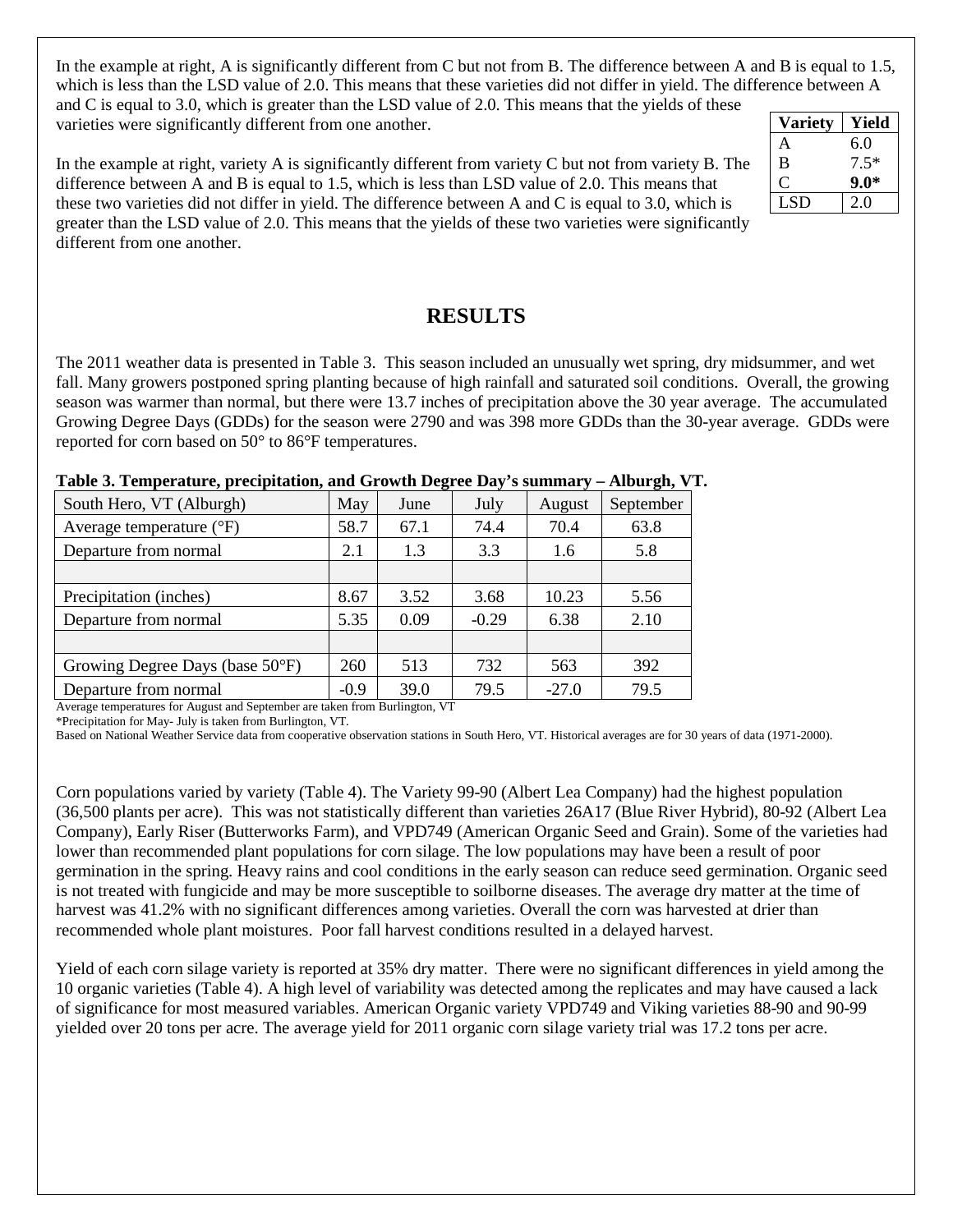|  |  |  | Table 4. Silage yields and quality of organic corn varieties in Alburgh, VT. |
|--|--|--|------------------------------------------------------------------------------|

| Variety            | Population  | Yield at 35% DM | DM        | Forage quality characteristics |            |            |           |           | Milk per   |            |           |
|--------------------|-------------|-----------------|-----------|--------------------------------|------------|------------|-----------|-----------|------------|------------|-----------|
|                    |             |                 |           | CP                             | <b>ADF</b> | <b>NDF</b> | dNDF      | Starch    | <b>Nel</b> | ton        | acre      |
|                    | plants/acre | tons/acre       | %         | $\%$                           | %          | $\%$       | %         | %         | Mcal/lb    | <b>lbs</b> | lbs       |
| 08N01              | 28500       | 11.6            | 41.5      | 7.9                            | 24.9       | 40.2       | 59.3      | 30.2      | 0.76       | 2951       | 11971     |
| <b>B916</b>        | 24500       | 14.8            | 41.2      | 6.7                            | 26.4       | 43.6       | 56.7      | 29.9      | 0.74       | 2895       | 12199     |
| 26A17              | 30500*      | 12.5            | 41.3      | 7.2                            | 25.6       | 44.2       | 58.4      | 27.8      | 0.75       | 2901       | 12858     |
| 23-86N             | 20500       | 12.5            | 38.9      | 7.8                            | 22.8       | 38.7       | 59.2      | 32.9      | 0.78       | 3272       | 13232     |
| <b>Early Riser</b> | 30000*      | 13.7            | 41.3      | 7.8                            | 25.6       | 43.6       | 60.2      | 29.2      | 0.75       | 3068       | 14864     |
| 19K19              | 18500       | 17.2            | 42.9      | 7.5                            | 25.4       | 43.8       | 58.9      | 29.8      | 0.75       | 2981       | 18103     |
| <b>VPD749</b>      | 35000*      | 27.0            | 34.2      | 7.9                            | 25.6       | 41.3       | 63.8      | 28.9      | 0.77       | 3433       | 32883     |
| DL1445             | 27500       | 17.4            | 44.1      | 6.8                            | 24.9       | 42.0       | 61.1      | 32.1      | 0.76       | 2967       | 18133     |
| 80-92              | 30500*      | 22.8            | 44.5      | 7.1                            | 23.7       | 40.1       | 57.1      | 33.1      | 0.77       | 2930       | 23143     |
| 99-90              | 36500*      | 22.8            | 42.9      | 6.7                            | 21.6       | 37.8       | 57.0      | 38.5      | 0.79       | 3055       | 23786     |
| LSD(0.10)          | 7338        | <b>NS</b>       | <b>NS</b> | <b>NS</b>                      | <b>NS</b>  | <b>NS</b>  | <b>NS</b> | <b>NS</b> | <b>NS</b>  | <b>NS</b>  | <b>NS</b> |
| <b>Trial Mean</b>  | 28200       | 17.2            | 41.2      | 7.3                            | 24.6       | 41.5       | 59.1      | 31.2      | 0.76       | 3045       | 18117     |

Treatments indicated in bold had the highest observed value or top performance.

\*Treatments indicated with an asterisk did not perform significantly lower than the top-performing treatment in a particular column..

NS- No significant difference was found among treatments.

Forage quality did not differ among the varieties. The variety VPD749 had the highest crude protein (7.9%) this was not significantly different than the other nine varieties evaluated. The variety with the lowest fiber contents was 99-90 (21.6%), though this was not significantly lower than the other varieties. The evaluated varieties did not differ significantly, though this was not statistically lower than other varieties. The percent of NDF that is digestible in a 30-hour period is the dNDF (Table 4). In this trial there was no significant difference in dNDF by variety. Though not statistically significant, VPD749 had the highest dNDF (63.8%) and NeL (0.79 Mcal per lb). The variety 99-90 had the highest starch content (38.5%), but this was not significantly higher than the other varieties.

Milk per ton, a characteristic of silage quality, did not differ statistically by variety, but was highest in VPD749 (3433 lbs). There was no significant difference by variety in milk per acre. Though not statistically different, the variety VPD749 had the highest milk per acre (32883 lbs). See Figure 1 for milk production data for each of the ten varieties evaluated. The trial means are represented on each axis by a dashed line, so any value higher than the dashed line indicates better performance than the trial average. Though neither milk per ton nor milk per acre was statistically significant by variety, VPD749 and 99-90 had both higher than average milk per ton and milk per acre, indicating high milk production over all.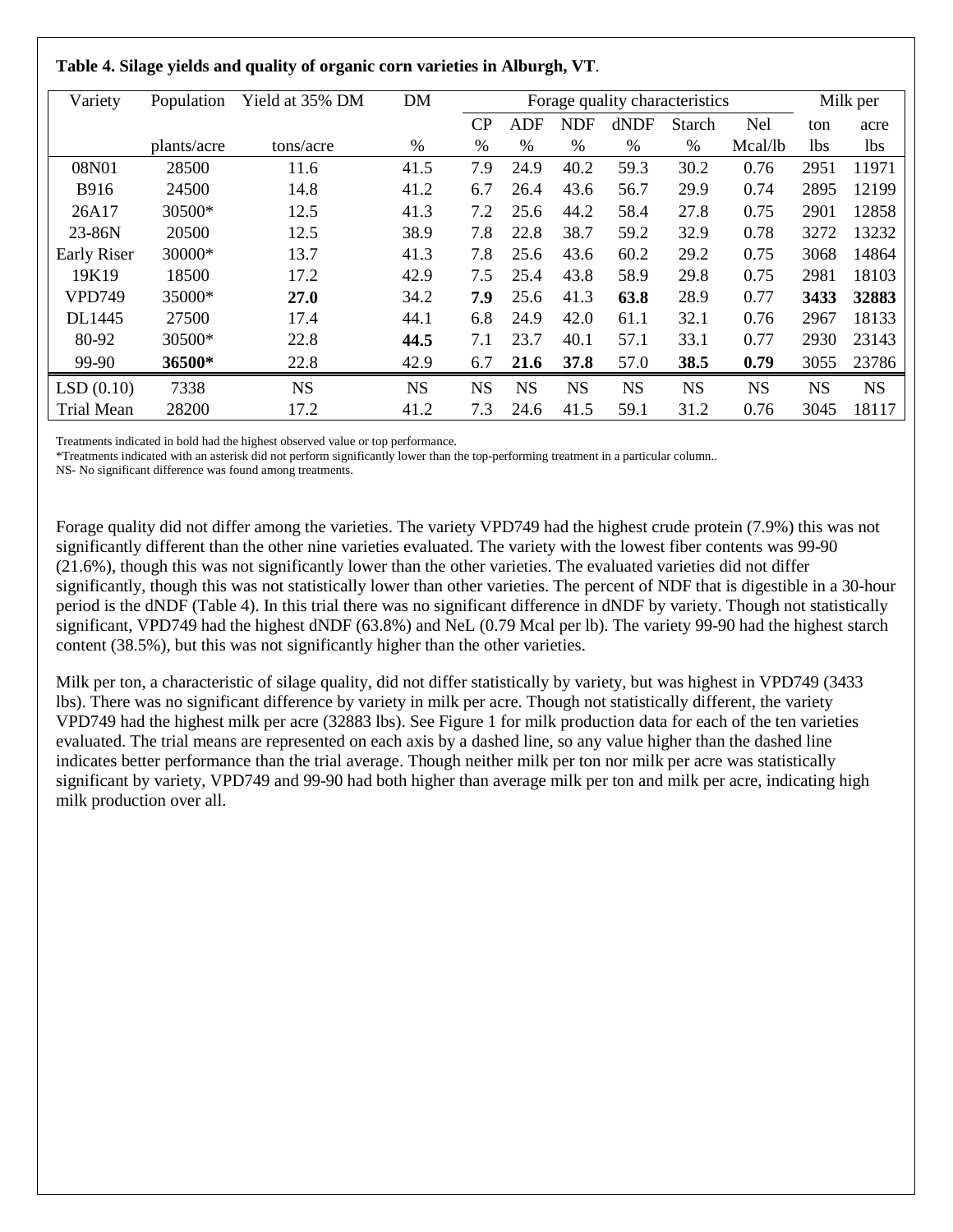

**Figure 1. Milk performance of ten organic corn silage varieties. Dash line indicates an average milk per ton and milk per acre of the ten varieties evaluated.** 

#### **DISCUSSION**

Poor weather conditions throughout the 2011 growing season most likely resulted in poor corn stands. Interestingly some varieties seemed to be more impacted than others. This may indicate better early season vigor of some varieties. Mechanical weed control through tineweeding and cultivation may have also led to reduced stands. It is not uncommon to reduce plant stands through this type of weed control. Low plant populations may have also impacted yields of some corn varieties. Although a few of the lowest yielding varieties had adequate populations. Higher seeding rates may be required to reach adequate final plant populations in organic corn.

### **ACKNOWLEDGEMENTS**

UVM Extension would like to thank Roger Rainville and the staff at Borderview Farm for their generous help with this research trial. Special thanks to Amber Domina, Savanna Kittell-Mitchell, Katie Blair, and Laura Madden for their assistance with data collection and entry.This information is presented with the understanding that no product discrimination is intended and no endorsement of any product mentioned, nor criticism of unnamed products, is implied.